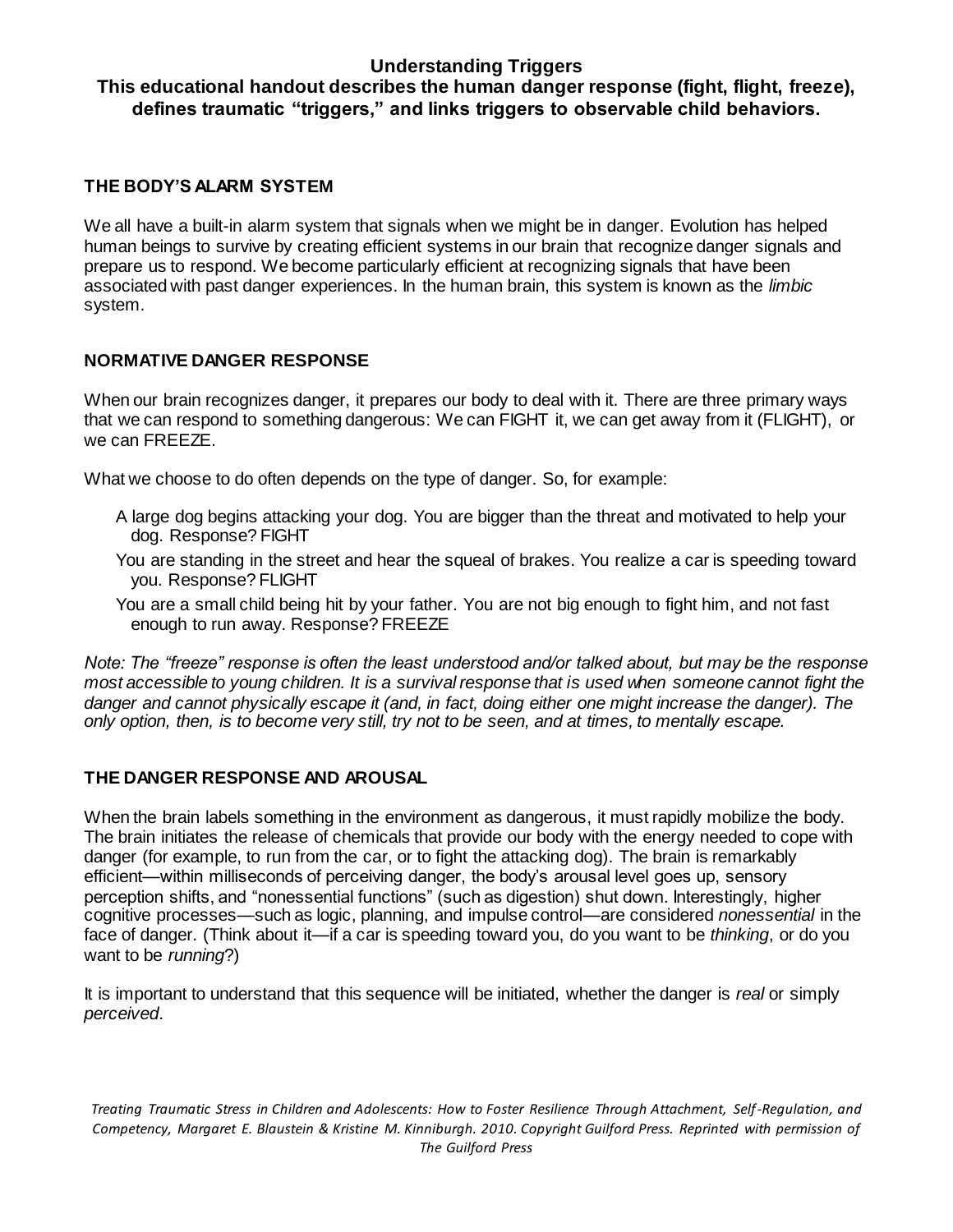### **THE OVERACTIVE ALARM**

Typically, when the danger signal first goes off, the "thinking" part of our brain evaluates the immediate environment. If there is no apparent danger (for example, it's a "false alarm"), the alarm system is shut off, and we continue with previous activities. For example: You are walking up a busy street and hear a car backfire. Within moments of your initial startle response, your brain will activate the sensory systems that scan your environment, assess the cause of the noise, and label it as nonthreatening. Almost immediately, you are able to continue on your way.

For some people, however, the brain's danger signal goes off too often. This generally occurs when there has been repeated danger in the past (remember, the more our brain engages in any activity, the more efficient it becomes at that particular activity). Children who have experienced repeated or chronic trauma often have *overactive alarms*—they may perceive danger more quickly and/or may label many nonthreatening things as potentially dangerous.

Consider again the example used above—you are walking down the street and a car backfires. Now imagine, however, that you have been in combat or have lived in an area that has frequent gunfire. As soon as the noise occurs, your body immediately prepares for danger. In this scenario, your "thinking brain" is less likely to get involved—or to take the time to assess whether the danger is real or not. This is because in the past, waiting would have put you at risk for being shot. In order to keep you safe, then, the "thinking brain" stays out of the way and lets the action brain take over. This overactive alarm is therefore adaptive—in times of actual danger, it kept you alive, but in the present, it may cause you to react too strongly to things that may really be safe.

#### **WHAT TRIGGERS THE ALARM?**

False alarms can happen when we hear, see, or feel something that reminds us of dangerous or frightening things that happened in the past. Those reminders are called "TRIGGERS." Our brain has learned to recognize those reminders because in the past when they were around, dangerous things happened, and we had to respond quickly.

Different children have different reminders. For instance, for a child who has witnessed domestic violence, hearing people yell or watching adults argue might activate the alarm. For children who have not received enough attention, feeling alone or scared might turn on the alarm.

Often, these reminders, or triggers, are subtle. For example, trauma is often associated with unpredictability, chaos, or sudden change. As a result, even subtle changes in expected routine may activate a child's danger response.

Common triggers for traumatized children include:

Unpredictability or sudden change Transition from one setting/activity to another Loss of control Feelings of vulnerability or rejection Confrontation, authority, or limit setting **Loneliness** Sensory overload (too much stimulation from the environment)

*Treating Traumatic Stress in Children and Adolescents: How to Foster Resilience Through Attachment, Self-Regulation, and Competency, Margaret E. Blaustein & Kristine M. Kinniburgh. 2010. Copyright Guilford Press. Reprinted with permission of The Guilford Press*